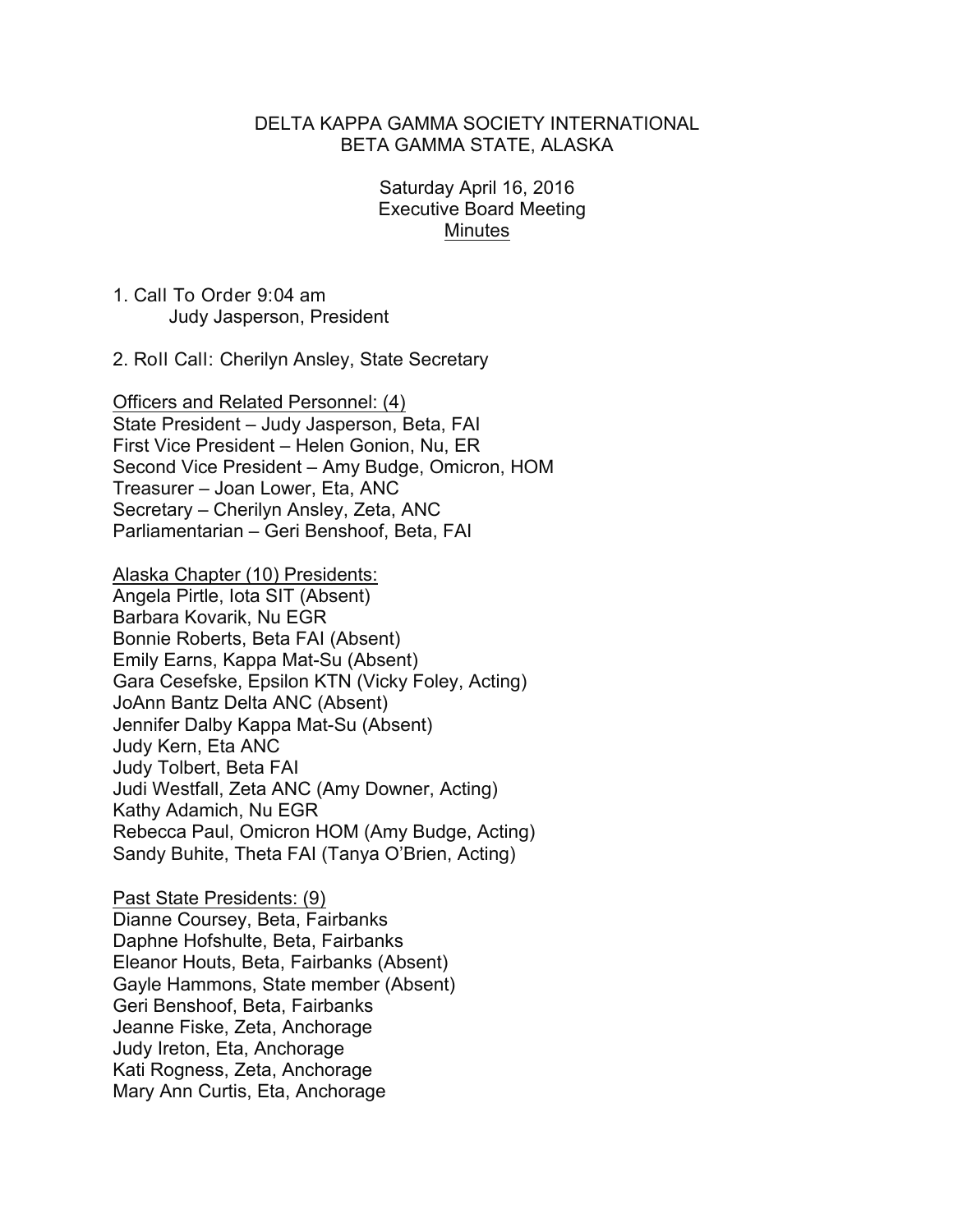Committee Chair: Communication, Monica Stockburger Educational Excellence, Claudia Hall (Absent) Expansion and Membership, Amy Budge Finance, Cherilyn Ansley Leadership Development, Daphne Hofschulte Nominations, Aldean Kilbourn Rules, Barbara Sell Scholarships, Tanya O'Brien

3. Rules of Order: Geri Benshoof

Quorum for Executive Board is a majority of the voting members (executive officers, immediate past State President, chapter presidents, Treasurer if not paid). There are 17, plus past presidents (determined at roll call) entitled to vote. Parliamentarian is a past State president and thus has a vote.Total voting members are 26 and number attending is 18, thus quorum is reached (69%).

Points of Order: Motions by committee do not require a second; motions by an individual require a second. Address Madame President, state name and chapter, and wait to be recognized if wishing to speak.

4. Minutes of Executive Board: Cherilyn Ansley

 Minutes of the October 7, 2015 Executive Board Meeting (via Go-to-Meeting) were approved by committee and posted to the State website. Minutes were approved.

5. Treasurer's Report: Joan Lower

Joan distributed the Treasurer's Report as of April 16, 2016. State officers can be reimbursed every year and chapter presidents (or proxy) may be reimbursed once a biennium for transportation. Receipts required. State committee chairs (or proxy) may receive a \$50 stipend once a biennium.

6. State Committee Reports: (by Chair, unless noted)

- A. Communication: Monica Stockburger Showed padlet.com, a program that allows her to post any items, freeing up systems as wifi based, not downloaded. Anyone can click on an item and receive information. She will send information to presidents to send on to membership.
	- a. The Nuggets, Aldean Kilbourn Requests that pictures (with notation) of new members be sent to her for publication. Encouraged chapters to send in articles. Send jpegs separately from article and one at a time. May 15 is next issue so deadline for submission is May 1.
		- i. Webmaster, Maryanne Allan Anything you want on the website, please send in. Password too long so effective May 18, 2016 it will be BGAlaska1.
		- ii. Historian, Judy Ireton Alpha's scrapbooks now in the archives.
		- iii. U.S. Forum, Geri Benshoof Attended the National Legislative Seminar in Washington, DC. Notebook and pictures available on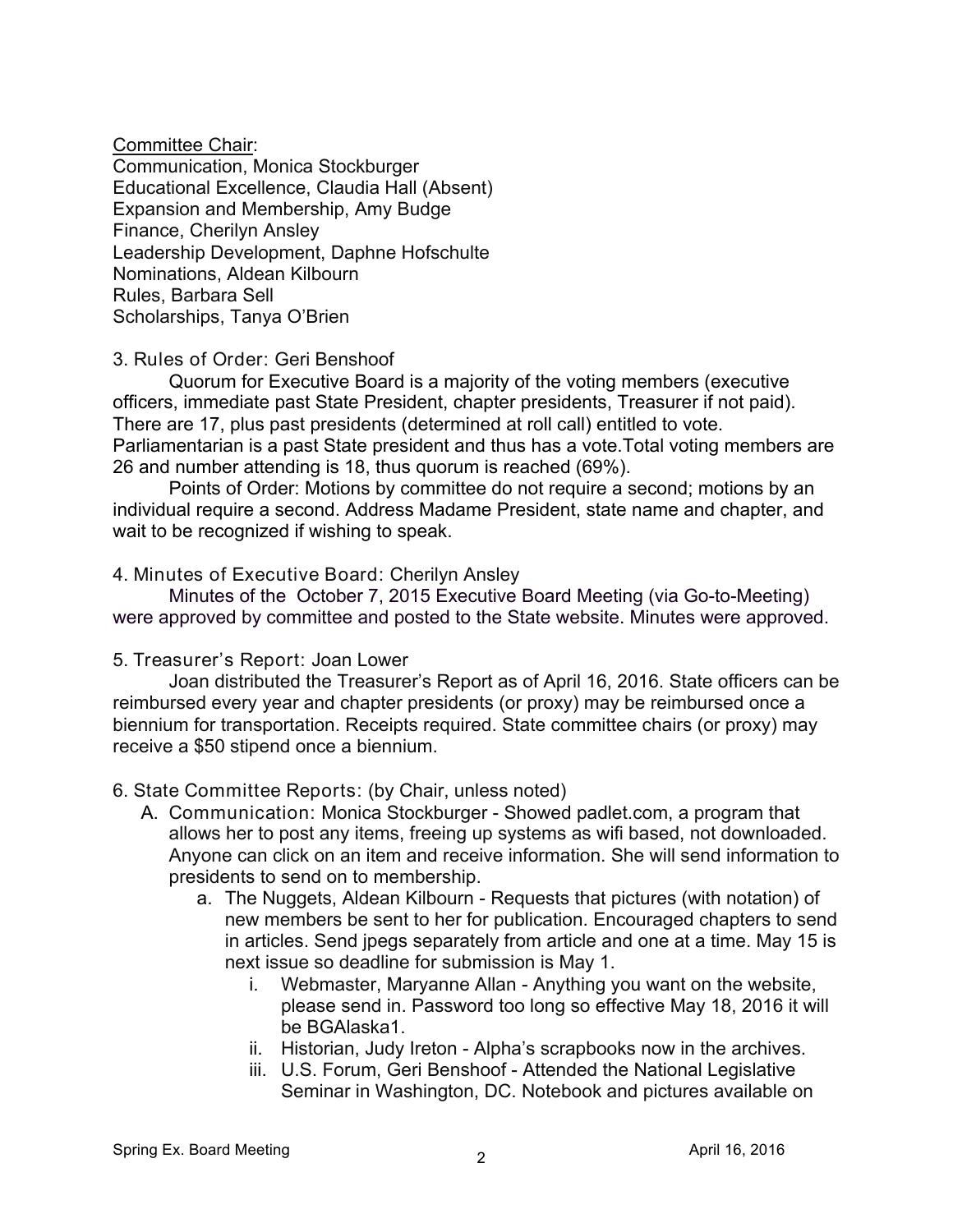back table. She met with both senators. Seminar is every two years (even years). Issues discussed are chosen by a committee.

- iv. World Fellowship Will forward information as received through the Communications committee.
- B. Educational Excellence: Claudia Hall no report. Info will be included in VP training.
- C. Expansion and Membership: Amy Budge Survey sent to Presidents and information will be shared in workshop session later this morning.
- D. Finance: Cherilyn Ansley Audit was done as required. Membership is down from 271 to 237 active members. No changes are recommended to the budget at this time.
- E. Leadership Development: Daphne Hofschulte no report; workshop training sessions in each of the following areas will be presented later this morning.
	- a. Educational Excellence
	- b. Expansion and Membership
	- c. Treasurer
- F. Nominations: Aldean Kilbourn Need replacements for two members of committee. President Judy asked for volunteers from each region. Attempting to find individuals to move up or accept position for next biennium's officers. Will have something in newsletter this September.
- G. Rules: Barb Sell Chapter Standing Rules may be sent to her at any time. Has checklist for chapters to use. Deadline for changes to State Standing Rules needed by December 16, 2016.
- H. Scholarships: Tanya O'Brien No applicants. Ideas sought to get word out. Motion made by Daphne Hofshulte for Scholarship chair, finance chair and Treasurer to make recommendations for new amount of scholarship by Fall teleconference. Aldean Kilbourn seconded. Motion passed. One time recommendation for increase in scholarship may be made with 2/3 vote of membership. Permanent increase will need to be through change to Standing Rules.
- I. State Literacy Project: Teacher to Teacher Daphne Hofshulte and Dianne Coursey - report read. Project is being retired. Per Treasurer Joan Lower, a check of \$350 is still available for the project. It will be used to close out any costs still outstanding.
- 7. Ad Hoc Committee Reports No response to request for members for Workshop/Convention Ad Hoc committee. Cancelled committee. Status quo kept.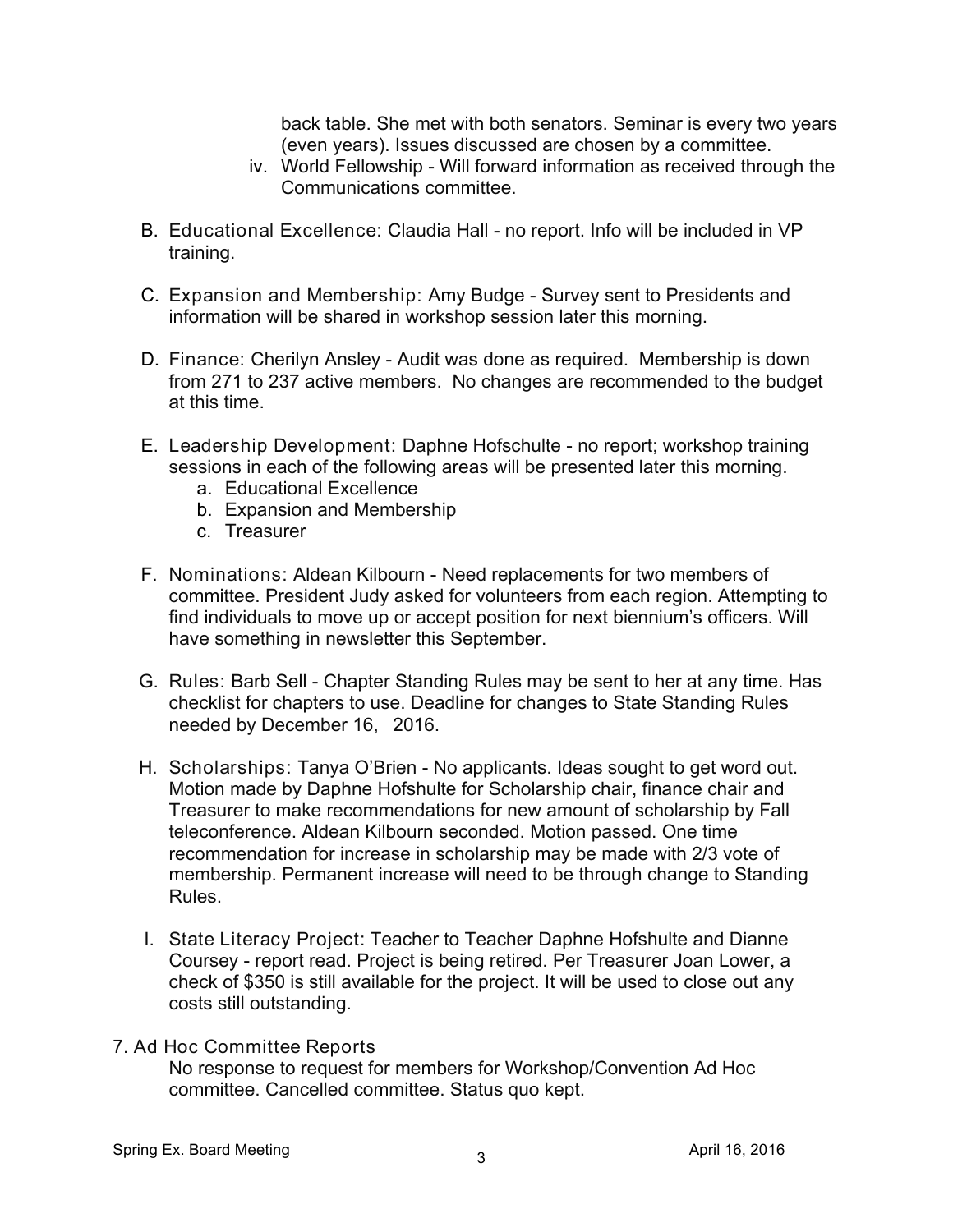8. Chapter Reports (By President, unless noted. Please email secretary written report.)

Beta: Judy Tolbert - report given

Delta: JoAnn Bantz - no representative

Epsilon: Gara Cesefske (Vicky Foley) - report given

Zeta: Judi Westfall (Amy Downer) - report given

Eta: Judy Kern - report given

Theta: Sandy Buhite (Tanya O'Brien) - report given

Iota: Angela Pirtle - no representative

Kappa: Jennifer Dalby and Emily Earns - no representative

Nu: Kathy Adamich and Barbara Kovarik - report given

Omicron: Rebecca Paul (Amy Budge) - report given

# 9. Unfinished Business

## A. Update Bylaws:

- i. Suggestion from International to change our location name to DKG AK. Dr. Lyn indicated current state chapters are going with DKG Society International Alaska State organization. Rules committee to make recommendation for change.
- ii.Treasurer advised required reporting to State of Alaska requires 3 directors and officers as well as notice of any name changes. Rules committee to undertake and make change recommendation. iii.Deadline, December 16, 2016.

B. Chapter Bylaws review - The original request was to submit them to Rules committee by October, 2015. They are still needed.

C. AK Mission Statement review - Ad Hoc committee to research/review. Members will be Judy Ireton, Kati Rogness, Helen Gonion, Amy Downer. Report by October, 2016 GTM.

## 10. Other Business

A. Letter from Kappa to dissolve chapter - read by Secretary. Aldean Kilbourn made a motion to accept dissolution request. Judy Ireton seconded. Motion passed.

B. Jewelry from Sarajustine Black - Geri Benshoof advised she has jewelry from Sarajustine Black. Geri Benshoof made a motion to have a committee appointed to determine appropriate disposition of jewelry. Daphne Hofshulte seconded.